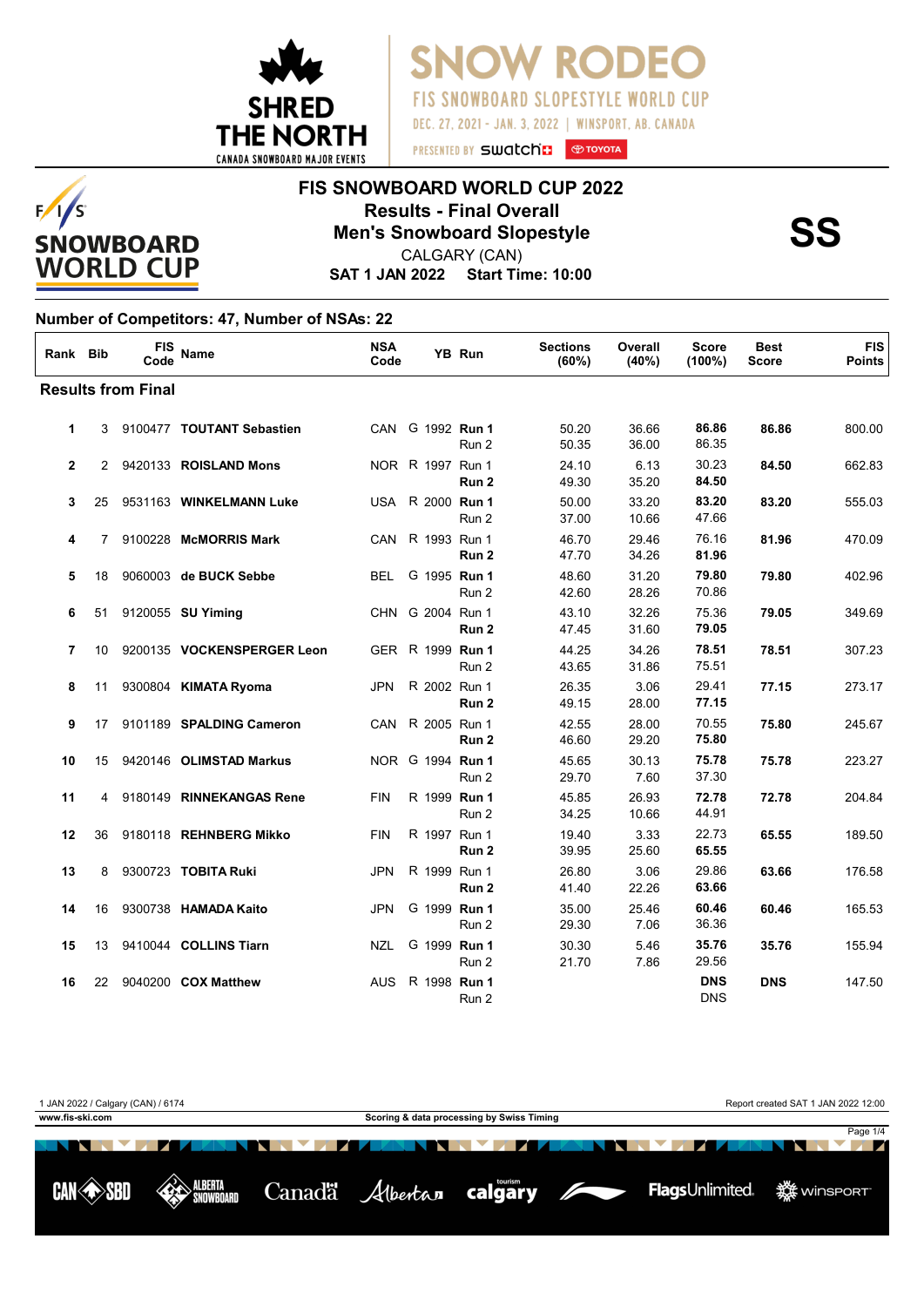

**SNOW RODE** FIS SNOWBOARD SLOPESTYLE WORLD CUP DEC. 27, 2021 - JAN. 3, 2022 | WINSPORT, AB. CANADA

#### $F/I/S$ **SNOWBOARD WORLD CUP**

## **FIS SNOWBOARD WORLD CUP 2022 Results - Final Overall<br>Men's Snowboard Slopestyle<br>CALGARY (CAN)**

**SAT 1 JAN 2022 Start Time: 10:00** CALGARY (CAN)

| Rank | <b>Bib</b>   | FIS<br>Code                       | <b>Name</b>                                               | <b>NSA</b><br>Code |  | YB Run                               |          | J1 J2 J3                |          |          | J4 J5 J6 |          | J7 J8    |          | <b>Score</b>   | Best<br><b>Score</b> | <b>FIS</b><br><b>Points</b> |
|------|--------------|-----------------------------------|-----------------------------------------------------------|--------------------|--|--------------------------------------|----------|-------------------------|----------|----------|----------|----------|----------|----------|----------------|----------------------|-----------------------------|
|      |              | <b>Results from Qualification</b> |                                                           |                    |  |                                      |          |                         |          |          |          |          |          |          |                |                      |                             |
| 17   | 21           |                                   | 9510438 HUBER Nicolas                                     | <b>SUI</b>         |  | G 1995 Run 1<br>Run 2                | 53<br>75 | 55<br>75                | 65<br>73 | 57<br>75 |          |          |          |          | 74.50          | 57.50 74.50          | 139.93                      |
| 18   | 26           |                                   | 9400053 VELDEN van der Niek                               |                    |  | NED R 2000 Run 1<br>Run 2            | 69<br>35 | 70<br>33                | 70<br>37 | 67<br>39 |          |          |          |          | 69.00<br>36.00 | 69.00                | 133.06                      |
| 19   | 48           |                                   | 9700047 JAROS Samuel                                      |                    |  | SVK G 2001 Run 1<br>Run 2            | 70<br>45 | 68<br>48                | 67<br>47 | 70<br>48 |          |          |          |          | 68.75<br>47.00 | 68.75                | 126.73                      |
| 20   | 39           |                                   | 9101168 MENZIES Dane                                      | NZL                |  | G 2005 Run 1<br>Run 2                | 52<br>69 | 51<br>68                | 54<br>69 | 54<br>65 |          |          |          |          | 52.75<br>67.75 | 67.75                | 120.81                      |
| 21   | 46           |                                   | 1124981 YANG Wenlong                                      |                    |  | CHN G 1999 Run 1<br>Run 2            |          |                         |          |          | 64<br>5  | 62<br>3  | 62<br>4  | 62<br>4  | 62.50<br>4.00  | 62.50                | 115.22                      |
| 22   | $\mathbf{1}$ |                                   | 9531130 CORNING Chris                                     |                    |  | USA G 1999 Run 1<br>Run 2            | 64<br>60 | 60<br>58                | 60<br>59 | 62<br>56 |          |          |          |          | 61.50<br>58.25 | 61.50                | 109.89                      |
| 23   | 14           |                                   | 9480582 KHADARIN Vladislav                                |                    |  | RUS R 1998 Run 1<br>Run 2            | 12<br>66 | $12 \overline{ }$<br>60 | 13<br>58 | 11<br>61 |          |          |          |          | 61.25          | 12.00 61.25          | 104.75                      |
| 24   | 9            |                                   | 9300815 KUNITAKE Hiroaki                                  | JPN                |  | G 2002 Run 1<br>Run 2                | 55<br>50 | 64<br>58                | 63<br>54 | 60<br>52 |          |          |          |          | 60.50<br>53.50 | 60.50                | 99.77                       |
| 25   | 32           |                                   | 9101116 FINESTONE Finn                                    |                    |  | CAN R 2003 Run 1<br>Run 2            | 44<br>52 | 46<br>56                | 46<br>56 | 44<br>55 |          |          |          |          | 45.00<br>54.75 | 54.75                | 94.91                       |
| 25   | 23           |                                   | 9500081 MATTSSON Niklas                                   |                    |  | SWE R 1992 Run 1<br>Run 2            |          |                         |          |          | 56<br>25 | 55<br>27 | 52<br>34 | 56<br>29 | 28.75          | 54.75 54.75          | 94.91                       |
| 27   | 42           |                                   | 9030049 CHIARADIO de la IGLESIA Federico ARG R 1997 Run 1 |                    |  | Run 2                                |          |                         |          |          | 16<br>54 | 13<br>50 | 16<br>54 | 14<br>51 | 14.75<br>52.25 | 52.25                | 85.44                       |
| 28   | 19           |                                   | 9531350 CANTER Jake                                       |                    |  | USA G 2003 Run 1<br>Run 2            |          |                         |          |          | 41<br>45 | 42<br>48 | 40<br>60 | 43<br>55 | 41.50<br>52.00 | 52.00                | 80.80                       |
| 29   | 20           |                                   | 9531486 BULLOCK-WOMBLE Fynn                               |                    |  | USA R 2005 Run 1<br>Run <sub>2</sub> |          |                         |          |          | 45<br>46 | 45<br>44 | 46<br>48 | 45<br>47 | 45.25<br>46.25 | 46.25                | 76.20                       |
| 30   | 37           |                                   | 9531294 RETZLAFF Dave                                     |                    |  | USA R 1999 Run 1<br>Run <sub>2</sub> | 18<br>45 | 18<br>46                | 20<br>45 | 18<br>48 |          |          |          |          | 18.50<br>46.00 | 46.00                | 71.64                       |
| 31   | 53           |                                   | 9380038 BRCIC Dante                                       |                    |  | CRO R 2004 Run 1<br>Run 2            |          |                         |          |          | 39<br>40 | 40<br>41 | 38<br>44 | 36<br>46 | 42.75          | 38.25 42.75          | 67.11                       |
| 32   | 47           |                                   | 9101241 LEWIS Tyson                                       |                    |  | CAN R 2006 Run 1<br>Run <sub>2</sub> |          |                         |          |          | 37<br>39 | 38<br>39 | 41<br>46 | 40<br>44 | 39.00<br>42.00 | 42.00                | 62.59                       |
| 32   | 6            |                                   | 9300781 OTSUKA Takeru                                     | JPN                |  | R 2001 Run 1<br>Run 2                | 44<br>25 | 40<br>22 22             | 44       | 40<br>26 |          |          |          |          | 42.00<br>23.75 | 42.00                | 62.59                       |
| 34   | 52           |                                   | 9250012 VILHELMSSON Baldur                                | <b>ISL</b>         |  | R 2002 Run 1<br>Run 2                |          |                         |          |          | 19<br>36 | 17<br>40 | 20<br>32 | 18<br>35 | 18.50<br>35.75 | 35.75                | 53.61                       |

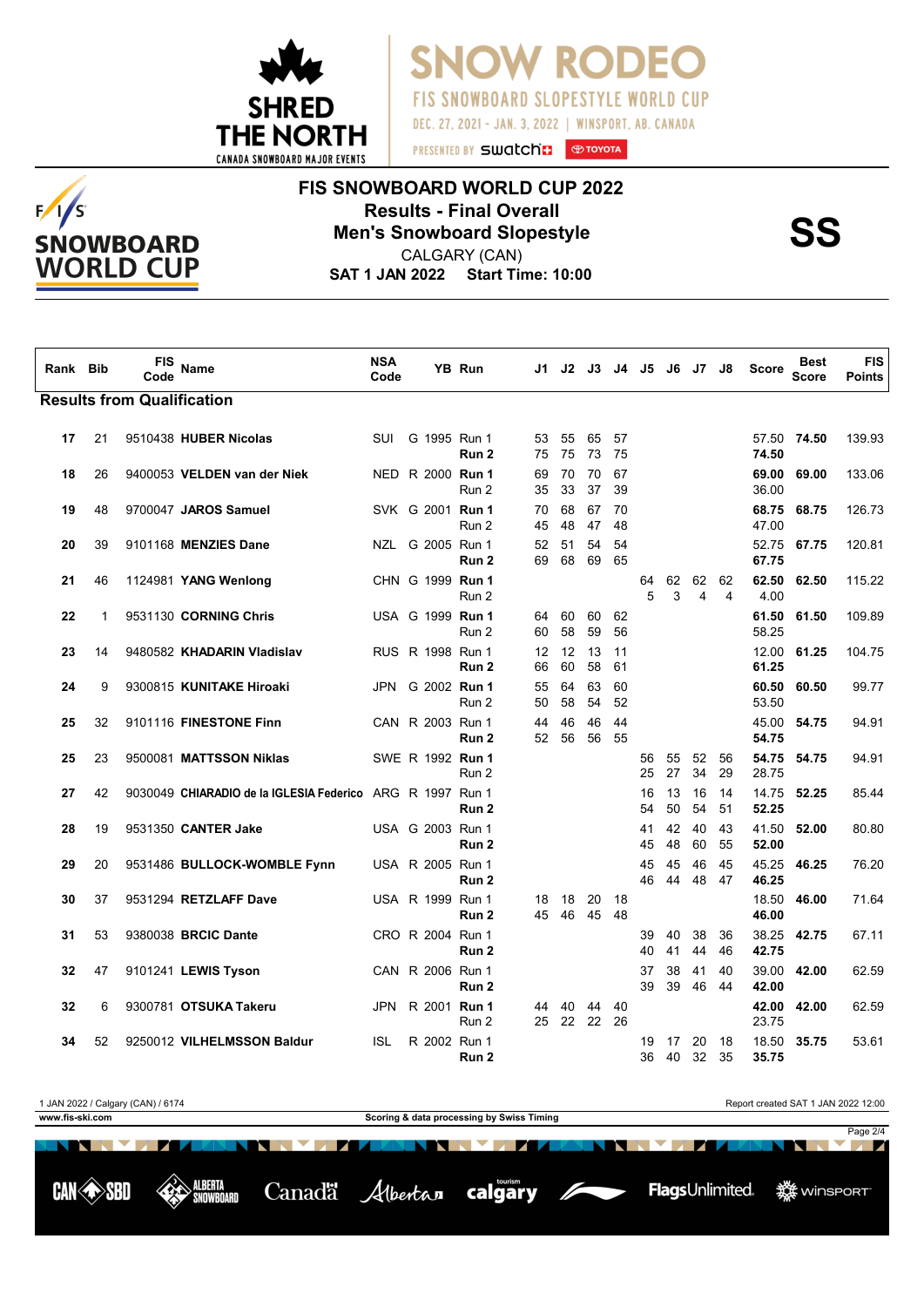

 $F/I/S$ 

**SNOWBOARD WORLD CUP**  **SNOW RODEO** FIS SNOWBOARD SLOPESTYLE WORLD CUP DEC. 27, 2021 - JAN. 3, 2022 | WINSPORT, AB. CANADA

# **FIS SNOWBOARD WORLD CUP 2022 Results - Final Overall<br>Men's Snowboard Slopestyle<br>CALGARY (CAN)**

Page 3/4

数 winsport<sup>-</sup>

FlagsUnlimited.

**SAT 1 JAN 2022 Start Time: 10:00** CALGARY (CAN)

| Rank Bib |                   | <b>FIS</b><br>Code | Name                         | <b>NSA</b><br>Code |                  | YB Run           | J1       | J2       | J3                   | J4                   | J5       | J6       | J7 J8    |                     | <b>Score</b>             | <b>Best</b><br><b>Score</b> | <b>FIS</b><br><b>Points</b> |
|----------|-------------------|--------------------|------------------------------|--------------------|------------------|------------------|----------|----------|----------------------|----------------------|----------|----------|----------|---------------------|--------------------------|-----------------------------|-----------------------------|
| 35       | 50                |                    | 9110019 YANEZ Alvaro         | <b>CHI</b>         | G 2002 Run 1     | Run 2            | 35<br>33 | 33<br>32 | 37<br>36             | 37<br>34             |          |          |          |                     | 35.50<br>33.75           | 35.50                       | 49.13                       |
| 36       | 44                |                    | 9150266 HRONES Jakub         |                    | CZE G 2004 Run 1 | Run 2            | 28<br>7  | 31<br>6  | 32<br>$\overline{7}$ | 32<br>2              |          |          |          |                     | 30.75<br>5.50            | 30.75                       | 44.67                       |
| 36       | $12 \overline{ }$ |                    | 9100693 JOBIN Francis        |                    | CAN R 1998 Run 1 | Run 2            |          |          |                      |                      | 14<br>34 | 9<br>32  | 14<br>24 | 12<br>33            | 12.25<br>30.75           | 30.75                       | 44.67                       |
| 38       | 33                |                    | 9300953 HASEGAWA Taiga       |                    | JPN R 2005 Run 1 | Run 2            |          |          |                      |                      | 30<br>29 | 30<br>33 | 22<br>23 | 30<br>26            | 28.00<br>27.75           | 28.00                       | 35.75                       |
| 39       | 41                |                    | 9100941 COMEAU Lucas         |                    | CAN G 2002 Run 1 | Run 2            | 25<br>15 | 28<br>17 | 29<br>18             | 28<br>17             |          |          |          |                     | 27.50<br>16.75           | 27.50                       | 31.29                       |
| 40       | 34                |                    | 9180120 JARVILEHTO Kalle     | <b>FIN</b>         | R 1995 Run 1     | Run 2            |          |          |                      |                      | 26<br>9  | 28<br>8  | 26<br>9  | 24<br>7             | 26.00<br>8.25            | 26.00                       | 26.84                       |
| 41       | 45                |                    | 9190422 VALAX Enzo           |                    | FRA R 2000 Run 1 | Run 2            | 20<br>12 | 27<br>9  | 28<br>6              | 22<br>$\overline{7}$ |          |          |          |                     | 8.50                     | 24.25 24.25                 | 22.40                       |
| 42       | 31                |                    | 9200129 GUETL Leon           |                    | GER R 2001 Run 1 | Run <sub>2</sub> | 10<br>15 | 11<br>13 | 9<br>14              | 9<br>13              |          |          |          |                     | 9.75<br>13.75            | 13.75                       | 17.95                       |
| 43       | 24                |                    | 9420140 TISCHENDORF Fridtjof |                    | NOR R 1997 Run 1 | Run 2            |          |          |                      |                      | 12<br>13 | 11<br>15 | 13<br>12 | 11<br>11            | 11.75<br>12.75           | 12.75                       | 13.50                       |
| 44       | 38                |                    | 9480456 MATVEEV Mikhail      |                    | RUS G 1996 Run 1 | Run 2            |          |          |                      |                      | 10<br>9  | 8<br>13  | 15<br>14 | 13<br>13            | 11.50<br>12.25           | 12.25                       | 9.06                        |
| 45       | 27                |                    | 9300971 OGIWARA Hiroto       |                    | JPN R 2005 Run 1 | Run 2            |          |          |                      |                      | 11<br>10 | 10<br>9  | 12<br>11 | 9<br>10             | 10.50<br>10.00           | 10.50                       | 4.62                        |
| 46       | 29                |                    | 9420129 KLEIVDAL Stian       |                    | NOR R 1997 Run 1 | Run 2            |          |          |                      |                      | 8<br>8   | 5<br>6   | 7<br>8   | 6<br>$\overline{7}$ | 6.50<br>7.25             | 7.25                        | 0.00                        |
|          | 43                |                    | 9560205 MEKINC Naj           |                    | SLO G 2001 Run 1 | Run 2            |          |          |                      |                      |          |          |          |                     | <b>DNS</b><br><b>DNS</b> | <b>DNS</b>                  | 0.00                        |

| Jury                                 |                           |            | <b>Technical Data</b>             |                          |            |
|--------------------------------------|---------------------------|------------|-----------------------------------|--------------------------|------------|
| <b>FIS Contest Director</b>          | <b>DATE Ritchie</b>       | <b>FIS</b> | <b>Course Name</b>                | Winsport Slopestyle      |            |
| <b>FIS Technical Delegate</b>        | <b>KRAHULEC Paul</b>      | <b>USA</b> | <b>Start / Finish Elevation</b>   | 1250m / 1130m            |            |
| <b>Head Judge</b>                    | <b>PETERSON Geoff</b>     | <b>CAN</b> | Vertical Drop / Course Length     | 120m / 850m              |            |
| <b>Chief of Competition</b>          | <b>MACDONALD Sandy</b>    | CAN        | Number of Jump Features           | 3                        |            |
| <b>Officials</b>                     |                           |            | <b>Number of Jibbing Features</b> | 3                        |            |
| <b>Chief of Course</b>               | NEWCOMBE Ian              | <b>CAN</b> | Judges                            |                          |            |
| <b>Course Designer &amp; Builder</b> | <b>BECKINSALE Charles</b> | <b>AUS</b> | Panel 1 (Section 1 - 2):          | <b>PARMENTIER Maxime</b> | <b>CAN</b> |
|                                      |                           |            |                                   | <b>RAYMER Max</b>        | <b>USA</b> |
|                                      |                           |            | Panel 2 (Section 3 - 4):          | <b>LEHMANN Andy</b>      | <b>GER</b> |
|                                      |                           |            |                                   | VOGAN Gaz                | <b>GBR</b> |
|                                      |                           |            | Panel 3 (Section 5 - 6):          | <b>BEGG Adam</b>         | <b>AUS</b> |
|                                      |                           |            |                                   | <b>HASHIMOTO Ryo</b>     | <b>JPN</b> |
|                                      |                           |            | Overall:                          | <b>BETSCHART Markus</b>  | SUI        |
|                                      |                           |            |                                   | <b>HIGGINS Kevin</b>     | CAN        |
|                                      |                           |            |                                   | <b>JENNINGS Matthew</b>  | <b>USA</b> |
|                                      |                           |            |                                   |                          |            |

1 JAN 2022 / Calgary (CAN) / 6174 Report created SAT 1 JAN 2022 12:00 **www.fis-ski.com Scoring & data processing by Swiss Timing NO. 15** NN MAR **The Company of the Company NEW YORK** 

ALBERTA

**NWROARD** 

**CAN SSBI** 

Canadä Albertan calgary